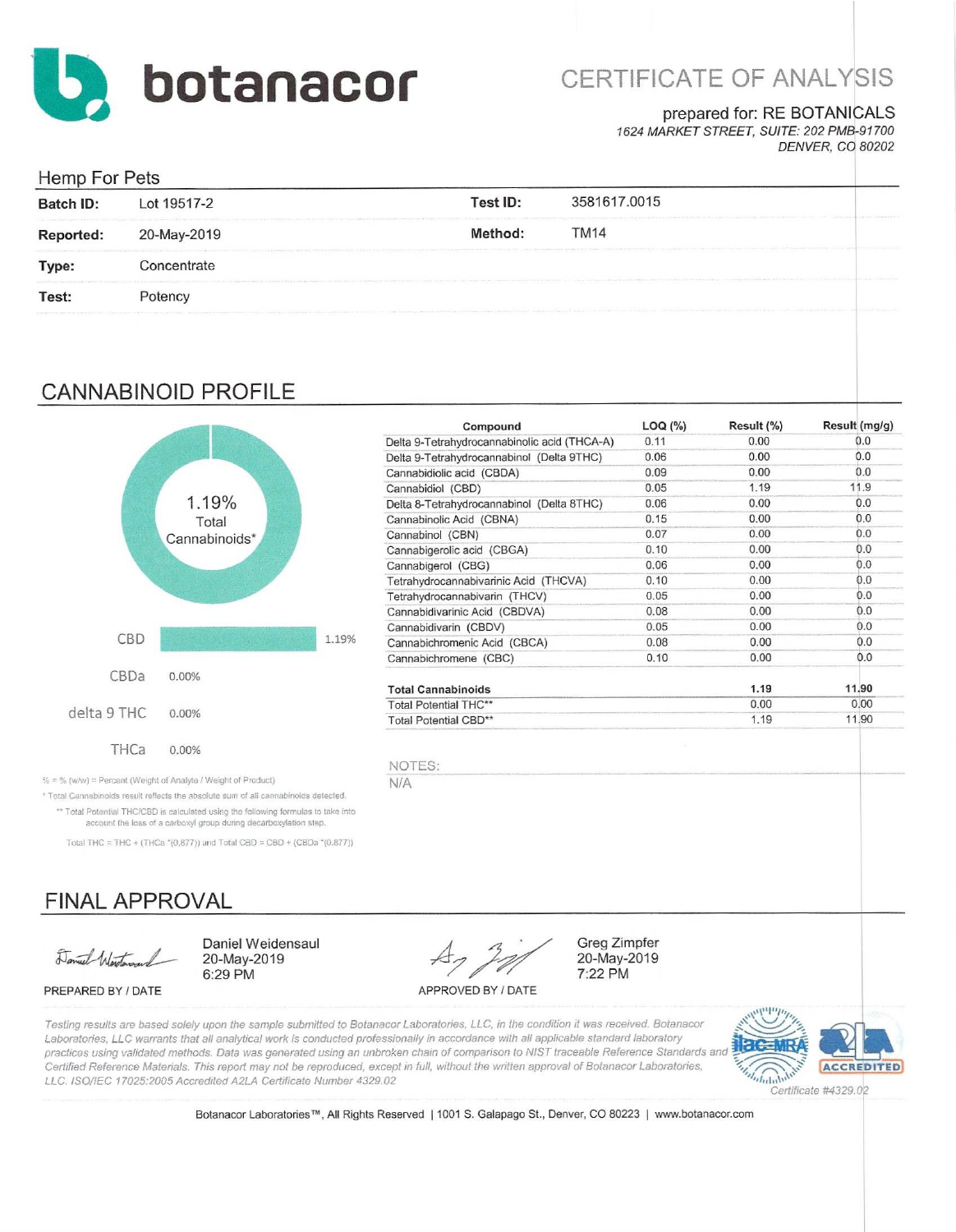

# CERTIFICATE OF ANALYSIS

#### prepared for: RE BOTANICALS

1624 MARKET STREET, SUITE: 202 PMB-91700 **DENVER, CO 80202** 

| Hemp For Pets    |                          |                                                                                                                                                                                                                               |                                                                                                                                                                                                                                                   |  |  |
|------------------|--------------------------|-------------------------------------------------------------------------------------------------------------------------------------------------------------------------------------------------------------------------------|---------------------------------------------------------------------------------------------------------------------------------------------------------------------------------------------------------------------------------------------------|--|--|
| <b>Batch ID:</b> | Lot 19517-2              | Test ID:                                                                                                                                                                                                                      | 5059828.001                                                                                                                                                                                                                                       |  |  |
| Reported:        | 20-May-2019              | A LOCATED AND LOCATED AT A RELEASED FOR THE CHARGE CONTRACT OF A RELEASED FOR THE CHARGE CONTRACTOR CONTRACTOR CONTRACTOR<br>Method:                                                                                          | TM <sub>04</sub><br>the particular in the constitution of contract of the contract of the constitution of the constitution of the contract of the constitution of the constitution of the constitution of the constitution of the constitution of |  |  |
| Type:            | Concentrate              |                                                                                                                                                                                                                               |                                                                                                                                                                                                                                                   |  |  |
| Test:            | <b>Residual Solvents</b> |                                                                                                                                                                                                                               |                                                                                                                                                                                                                                                   |  |  |
|                  |                          | Chapman in Company and Capacitan in a statement of the Company of the constitution of Law is Chapman and Capacita in St. Disability the Disability of the Chapman and Capacita in the Chapman and Capacita in the Chapman and |                                                                                                                                                                                                                                                   |  |  |

### **RESIDUAL SOLVENTS**

| Solvent                                 | Reportable Range (ppm) | Result (ppm) |
|-----------------------------------------|------------------------|--------------|
| Propane                                 | $100 - 2000$           | $\,0\,$      |
| <b>Butanes</b><br>(Isobutane, n-Butane) | $100 - 2000$           | $\mathbf 0$  |
| Pentane                                 | $100 - 2000$           | 0            |
| Ethanol                                 | $100 - 2000$           | 0            |
| Acetone                                 | $100 - 2000$           | $\mathbf 0$  |
| <b>Isopropyl Alcohol</b>                | $100 - 2000$           | $\mathbf 0$  |
| Hexane                                  | $6 - 120$              | $\mathbf{0}$ |
| Benzene                                 | $0.2 - 4$              | 0.0          |
| Heptanes                                | $100 - 2000$           | $\,0\,$      |
| Toluene                                 | $18 - 360$             | $\pmb{0}$    |
| <b>Xylenes</b><br>(m,p,o-Xylenes)       | $43 - 860$             | $\bf 0$      |
|                                         |                        |              |

NOTES:

Free from visual mold, mildew, and foreign matter.

**FINAL APPROVAL** 

Chris Jungling 20-May-2019 3:55 PM

Greg Zimpfer 20-May-2019 4:00 PM

#### PREPARED BY / DATE

APPROVED BY / DATE

Testing results are based solely upon the sample submitted to Botanacor Laboratories, LLC, in the condition it was received. Botanacor Laboratories, LLC warrants that all analytical work is conducted professionally in accordance with all applicable standard laboratory practices using validated methods. Data was generated using an unbroken chain of comparison to NIST traceable Reference Standards and Certified Reference Materials. This report may not be reproduced, except in full, without the written approval of Botanacor Laboratories, LLC. ISO/IEC 17025:2005 Accredited A2LA Certificate Number 4329.02



Botanacor Laboratories™, All Rights Reserved | 1001 S. Galapago St., Denver, CO 80223 | www.botanacor.com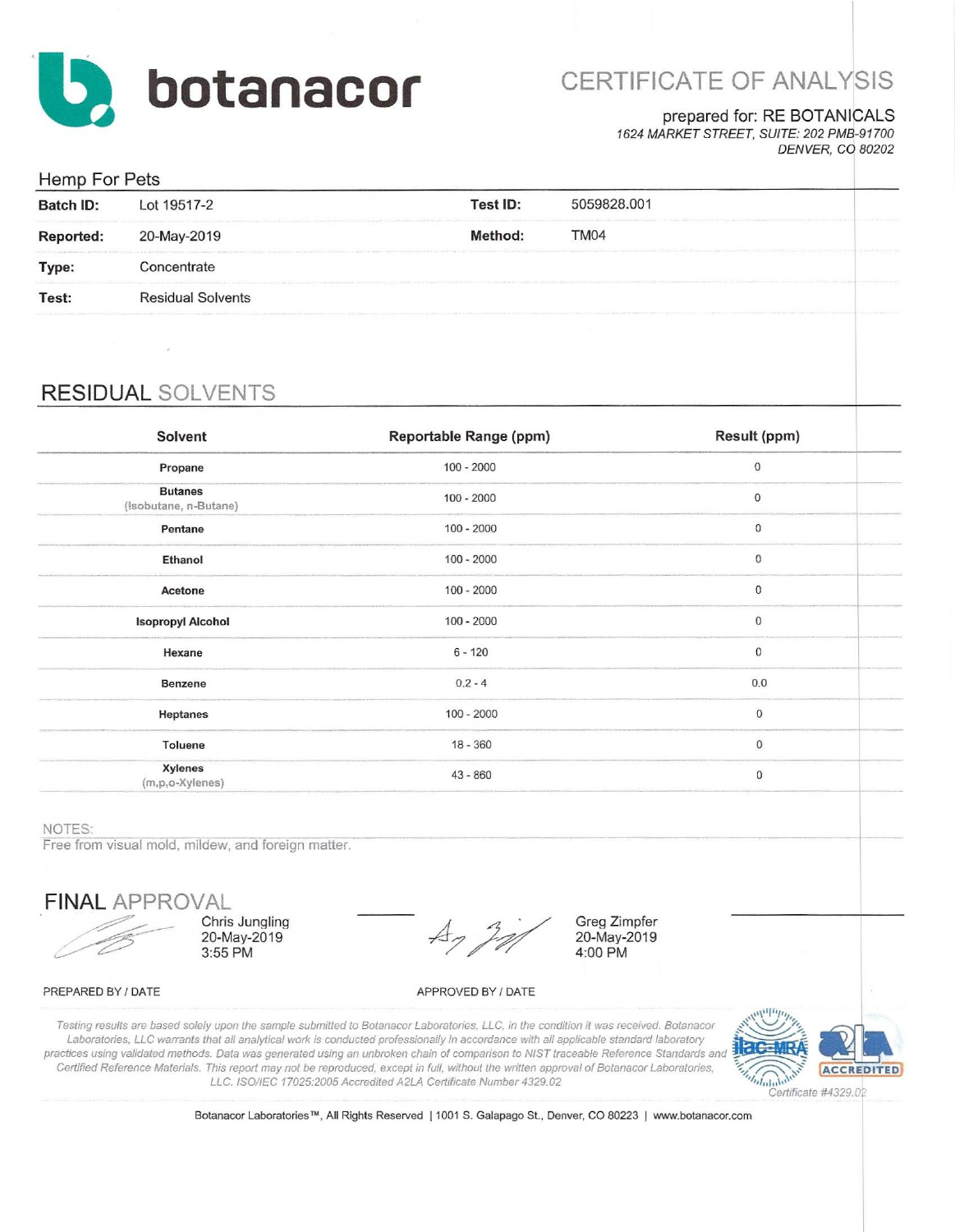

# CERTIFICATE OF ANALYSIS

### prepared for: RE BOTANICALS

1624 MARKET STREET, SUITE: 202 PMB-91700 **DENVER, CO 80202** 

| Hemp for Pets    |                               |          |                                                                                                                                                                                                                                                                          |  |
|------------------|-------------------------------|----------|--------------------------------------------------------------------------------------------------------------------------------------------------------------------------------------------------------------------------------------------------------------------------|--|
| <b>Batch ID:</b> | Lot 19517-2                   | Test ID: | 4521909.014                                                                                                                                                                                                                                                              |  |
| Reported:        | 23-May-2019                   | Method:  | Concentrate - Test Methods: TM05, TM06<br>Northwest Carm assumption of County Constants in the first of the county of the county of the county of the county of the county of the county of the county of the county of the county of the county of the county of the co |  |
| Type:            | Concentrate                   |          |                                                                                                                                                                                                                                                                          |  |
| Test:            | <b>Microbial Contaminants</b> |          |                                                                                                                                                                                                                                                                          |  |
|                  |                               |          |                                                                                                                                                                                                                                                                          |  |

## **MICROBIAL CONTAMINANTS**

| Contaminant                    | Result (CFU/g)* |  |
|--------------------------------|-----------------|--|
| <b>Total Aerobic Count**</b>   | None Detected   |  |
| <b>Total Coliforms**</b>       | None Detected   |  |
| <b>Total Yeast and Molds**</b> | None Detected   |  |
| E. coli                        | None Detected   |  |
|                                | None Detected   |  |

\* CFU/g = Colony Forming Unit per Gram

\*\* Values recorded in scientific notation, a common microbial practice of expressing numbers that are too large to be conveniently

written in decimal form.

Examples:  $10^2 = 100$  CFU  $10^{4}3 = 1.000$  CFU  $10^{4} = 10,000$  CFU  $10^{4}5 = 100,000$  CFU

NOTES: Free from visual mold, mildew, and foreign matter TYM: None Detected Total Aerobic: None Detected Coliforms: None Detected

**FINAL APPROVAL** 

James usu

Jamie Bunker 23-May-2019 3:45 PM

 $A_7$  20

APPROVED BY / DATE

Greg Zimpfer 23-May-2019 3:50 PM

PREPARED BY / DATE

Testing results are based solely upon the sample submitted to Botanacor Services, LLC, in the condition it was received. Botanacor Services, LLC warrants that all analytical work is conducted professionally in accordance with all applicable standard laboratory practices using validated methods. Data was generated using an unbroken chain of comparison to NIST traceable Reference Standards and Certified Reference Materials. This report may not be reproduced, except in full, without the written approval of Botanacor Services, LLC.

Botanacor Services™, All Rights Reserved | 1001 S. Galapago St., Suite B, Denver, CO 80223 | www.botanacor.com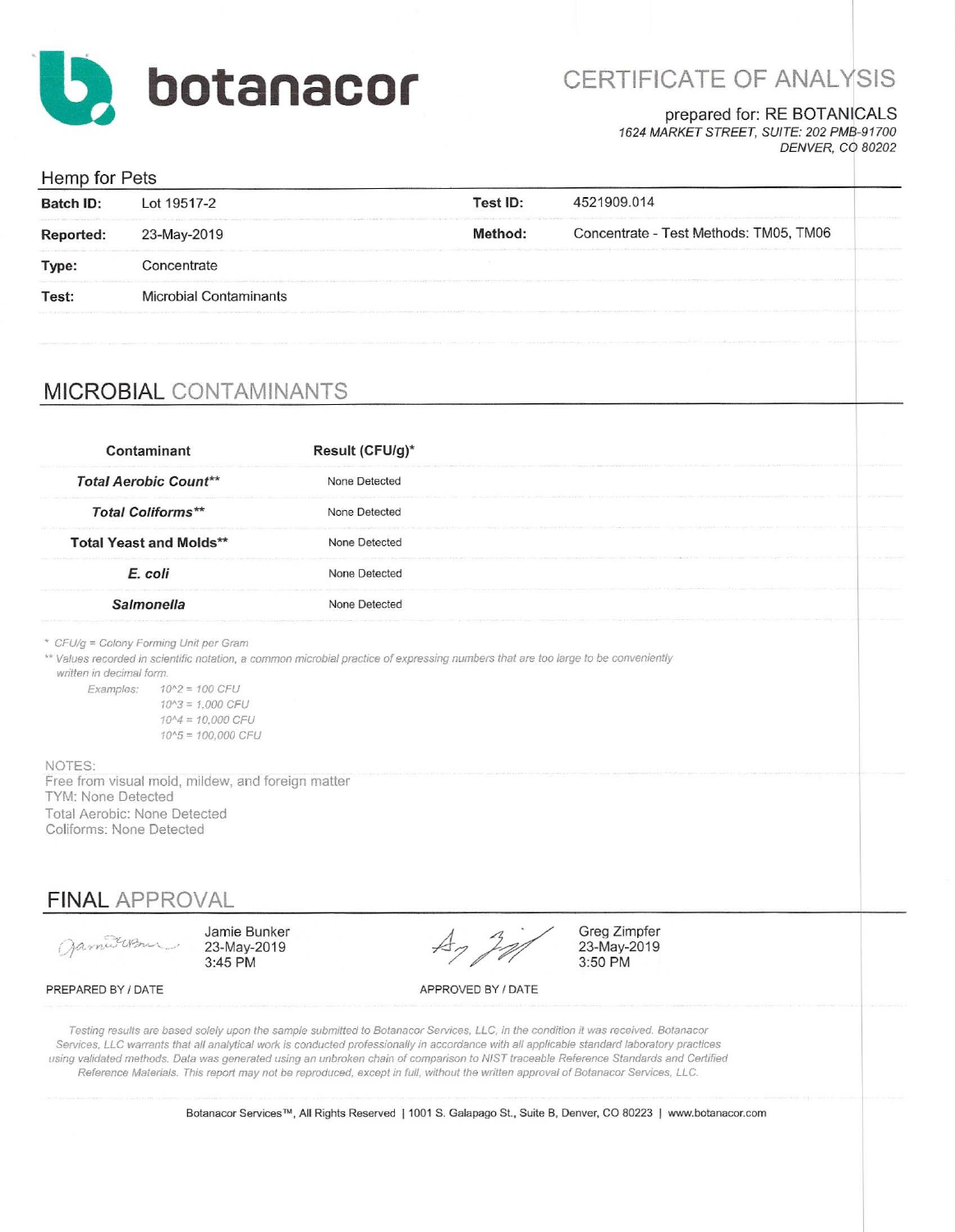

## RE BOTANICALS, INC.

| <b>Sample Name:</b>              | <b>HEMP FOR PETS TINCTURE</b>                            | <b>Eurofins Sample:</b>  | 8490382                       |
|----------------------------------|----------------------------------------------------------|--------------------------|-------------------------------|
| <b>Project ID</b>                | RE_BOTANIC-20190524-0006                                 | <b>Receipt Date</b>      | 24-May-2019                   |
| <b>PO Number</b>                 | <b>CVD</b>                                               | <b>Receipt Condition</b> | Ambient temperature           |
| <b>Lot Number</b>                | 19517-2                                                  | <b>Login Date</b>        | 24-May-2019                   |
| <b>Sample Serving Size</b>       |                                                          | <b>Date Started</b>      | 24-May-2019                   |
| <b>Analysis</b>                  |                                                          |                          | <b>Result</b>                 |
| <b>Metals Analysis by ICP-MS</b> |                                                          |                          |                               |
| Arsenic                          |                                                          |                          | <0.0652 ppm                   |
| Cadmium                          |                                                          |                          | <0.0163 ppm                   |
| Lead                             |                                                          |                          | 0.0328 ppm                    |
| Mercury                          |                                                          |                          | <0.00815 ppm                  |
|                                  | Multi-Residue Analysis for hemp products - 60+ compounds |                          |                               |
|                                  | Matrix Type - To Determine Limit of Quantification (LOQ) |                          | <b>High-Fat Food Matrices</b> |
| Abamectin                        |                                                          |                          | <0.05 mg/kg                   |
| Aldicarb                         |                                                          |                          | <0.05 mg/kg                   |
| Aldicarb sulfone (Aldoxycarb)    |                                                          |                          | <0.05 mg/kg                   |
| Aldicarb sulfoxide               |                                                          |                          | <0.05 mg/kg                   |
| Azoxystrobin                     |                                                          |                          | <0.05 mg/kg                   |
| <b>Bifenazate</b>                |                                                          |                          | <0.05 mg/kg                   |
| <b>Bifenthrin</b>                |                                                          |                          | <0.05 mg/kg                   |
| Carbaryl                         |                                                          |                          | <0.05 mg/kg                   |
| Carbofuran                       |                                                          |                          | <0.05 mg/kg                   |
| Carbofuran-3-hydroxy-            |                                                          |                          | <0.05 mg/kg                   |
| Chlorantraniliprole              |                                                          |                          | <0.05 mg/kg                   |
| Chlordane, cis-                  |                                                          |                          | <0.05 mg/kg                   |
| Chlordane, trans-                |                                                          |                          | <0.05 mg/kg                   |
| Chlorfenapyr                     |                                                          |                          | <0.05 mg/kg                   |
| Chlorpyrifos                     |                                                          |                          | <0.05 mg/kg                   |
| Coumaphos                        |                                                          |                          | <0.05 mg/kg                   |
| Cyfluthrin                       |                                                          |                          | <0.05 mg/kg                   |
| Cypermethrin                     |                                                          |                          | <0.05 mg/kg                   |
|                                  | Cyproconazole (2 diastereoisomers)                       |                          | <0.05 mg/kg                   |
| Cyprodinil                       |                                                          |                          | <0.05 mg/kg                   |
| <b>Dichlorvos</b>                |                                                          |                          | <0.05 mg/kg                   |
| Diclobutrazol                    |                                                          |                          | $<$ 0.05 mg/kg                |
| Dipropetryn                      |                                                          |                          | <0.05 mg/kg                   |
| Disulfoton                       |                                                          |                          | <0.05 mg/kg                   |

Printed: 20-Jun-2019 11:51 am Page 1 of 4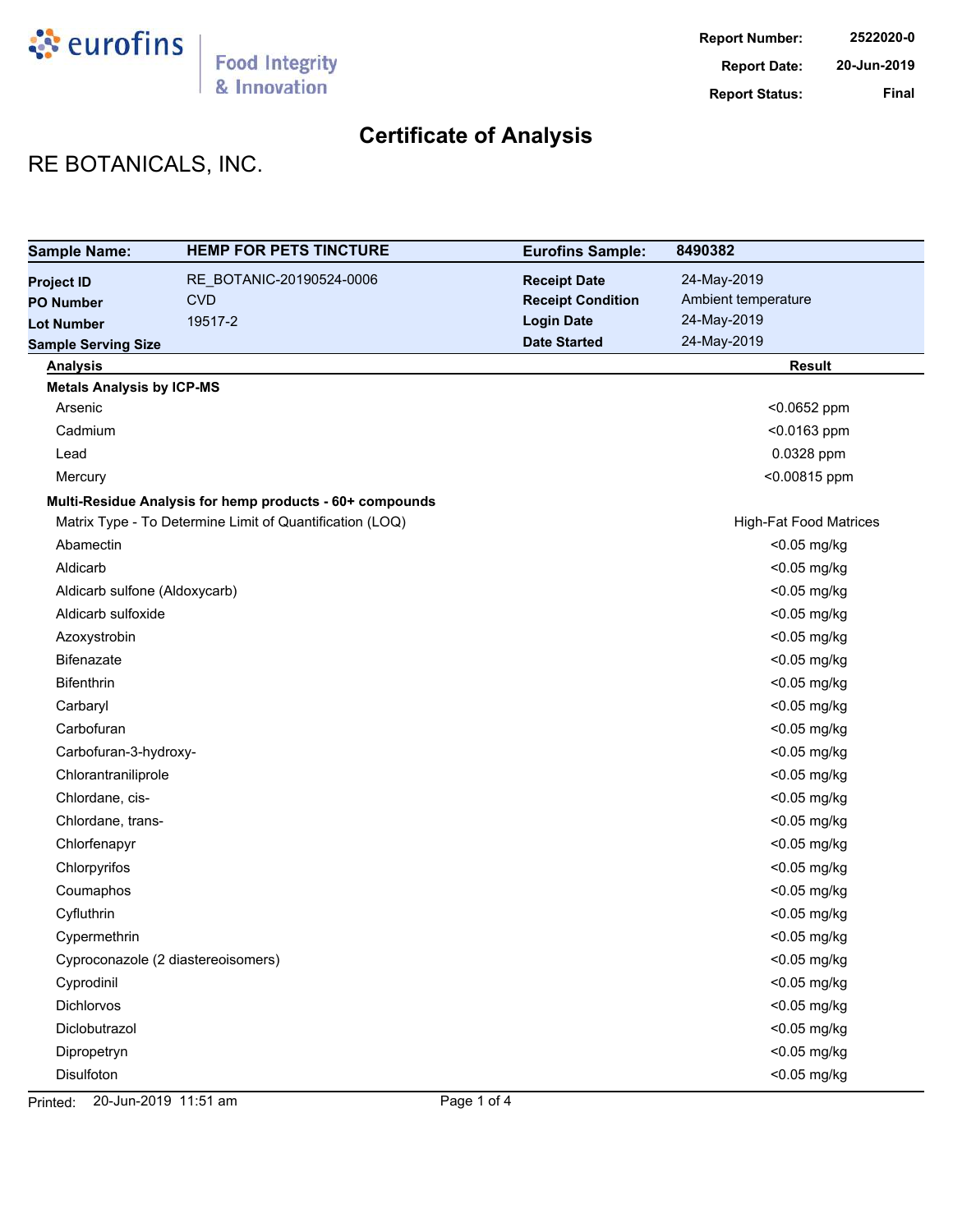

## RE BOTANICALS, INC.

| <b>Sample Name:</b>            | <b>HEMP FOR PETS TINCTURE</b>                            | <b>Eurofins Sample:</b>  | 8490382             |
|--------------------------------|----------------------------------------------------------|--------------------------|---------------------|
| <b>Project ID</b>              | RE_BOTANIC-20190524-0006                                 | <b>Receipt Date</b>      | 24-May-2019         |
| <b>PO Number</b>               | <b>CVD</b>                                               | <b>Receipt Condition</b> | Ambient temperature |
| <b>Lot Number</b>              | 19517-2                                                  | <b>Login Date</b>        | 24-May-2019         |
| <b>Sample Serving Size</b>     |                                                          | <b>Date Started</b>      | 24-May-2019         |
| <b>Analysis</b>                |                                                          |                          | <b>Result</b>       |
|                                | Multi-Residue Analysis for hemp products - 60+ compounds |                          |                     |
| Endosulfan I (alpha-isomer)    |                                                          |                          | <0.05 mg/kg         |
| Endosulfan II (beta-isomer)    |                                                          |                          | <0.05 mg/kg         |
| Endosulfan sulfate             |                                                          |                          | <0.05 mg/kg         |
| Epoxiconazole                  |                                                          |                          | <0.05 mg/kg         |
| Ethiofencarb                   |                                                          |                          | <0.05 mg/kg         |
| Etofenprox                     |                                                          |                          | <0.05 mg/kg         |
| Etoxazole                      |                                                          |                          | <0.05 mg/kg         |
| Fenoxycarb                     |                                                          |                          | <0.05 mg/kg         |
| Fenpropathrin                  |                                                          |                          | <0.05 mg/kg         |
|                                | Fenvalerate/Esfenvalerate (sum of isomers)               |                          | <0.05 mg/kg         |
| Fipronil                       |                                                          |                          | <0.05 mg/kg         |
| Fipronil desulfinyl            |                                                          |                          | <0.05 mg/kg         |
| Fipronil sulfone               |                                                          |                          | <0.05 mg/kg         |
| Imazalil                       |                                                          |                          | <0.05 mg/kg         |
| Imidacloprid                   |                                                          |                          | <0.05 mg/kg         |
| Malathion                      |                                                          |                          | <0.05 mg/kg         |
| Methiocarb                     |                                                          |                          | <0.05 mg/kg         |
| Methiocarb sulfone             |                                                          |                          | <0.05 mg/kg         |
| Methiocarb sulfoxide           |                                                          |                          | <0.05 mg/kg         |
| Methomyl                       |                                                          |                          | <0.05 mg/kg         |
| Metolachlor                    |                                                          |                          | <0.05 mg/kg         |
| Mevinphos (E- and Z-isomers)   |                                                          |                          | <0.05 mg/kg         |
| Myclobutanil                   |                                                          |                          | <0.05 mg/kg         |
| Naled (Dibrom)                 |                                                          |                          | <0.05 mg/kg         |
| Paclobutrazol                  |                                                          |                          | <0.05 mg/kg         |
| Permethrin (sum of isomers)    |                                                          |                          | <0.05 mg/kg         |
| Propoxur                       |                                                          |                          | <0.05 mg/kg         |
| Pyrethrum (total)              |                                                          |                          | <0.50 mg/kg         |
| Spinetoram (spinosyns J and L) |                                                          |                          | <0.05 mg/kg         |
| Spinosad (spinosyns A and D)   |                                                          |                          | <0.05 mg/kg         |

Printed: 20-Jun-2019 11:51 am Page 2 of 4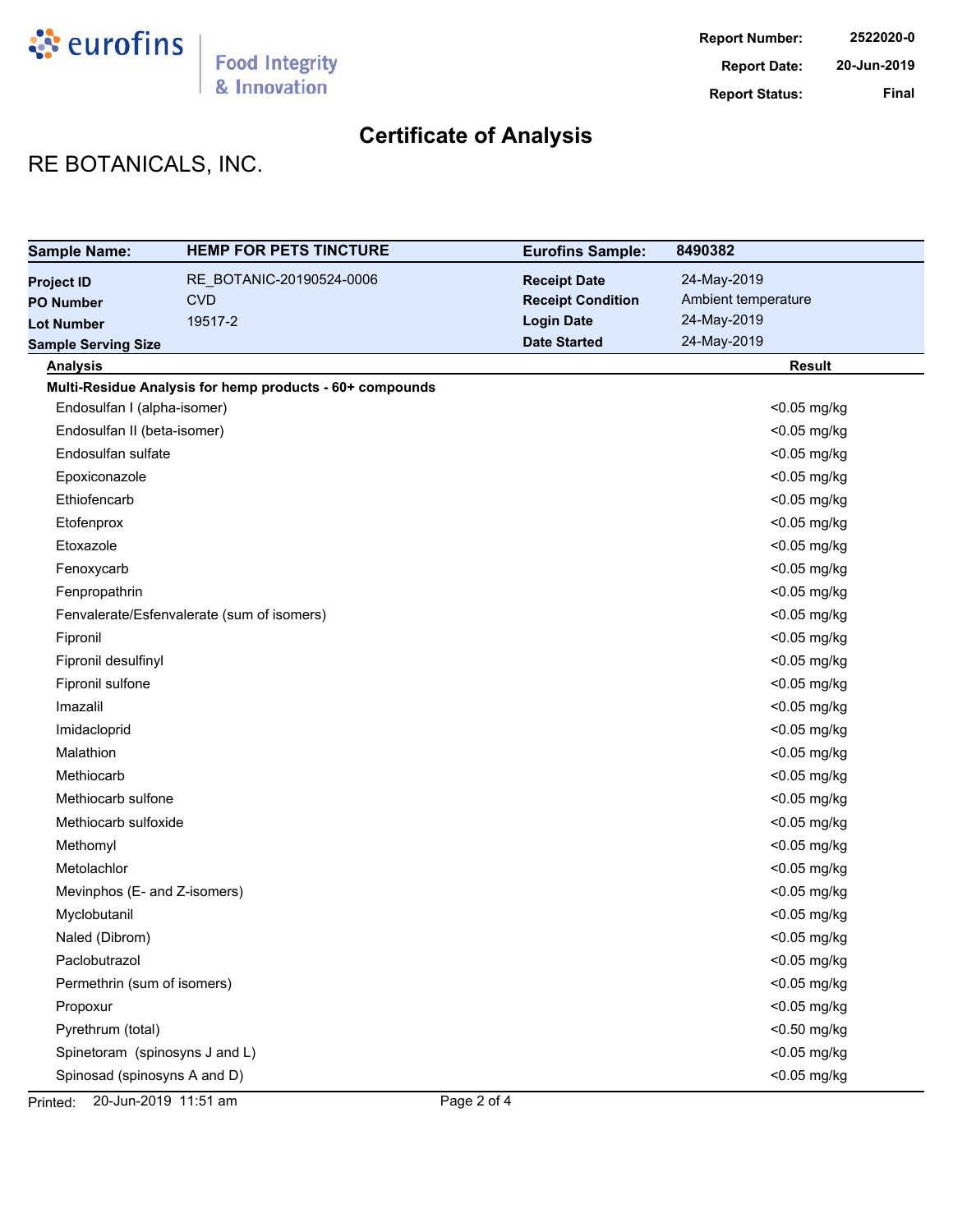

## RE BOTANICALS, INC.

| <b>Sample Name:</b>              | <b>HEMP FOR PETS TINCTURE</b>                            | <b>Eurofins Sample:</b>  | 8490382             |
|----------------------------------|----------------------------------------------------------|--------------------------|---------------------|
| <b>Project ID</b>                | RE BOTANIC-20190524-0006                                 | <b>Receipt Date</b>      | 24-May-2019         |
| <b>PO Number</b>                 | <b>CVD</b>                                               | <b>Receipt Condition</b> | Ambient temperature |
| <b>Lot Number</b>                | 19517-2                                                  | <b>Login Date</b>        | 24-May-2019         |
| <b>Sample Serving Size</b>       |                                                          | <b>Date Started</b>      | 24-May-2019         |
| <b>Analysis</b>                  |                                                          |                          | <b>Result</b>       |
|                                  | Multi-Residue Analysis for hemp products - 60+ compounds |                          |                     |
| Spirodiclofen                    |                                                          |                          | $<$ 0.05 mg/kg      |
| Spiromesifen                     |                                                          |                          | $<$ 0.05 mg/kg      |
| Spiromesifen enol                |                                                          |                          | $<$ 0.05 mg/kg      |
| Spirotetramat                    |                                                          |                          | $<$ 0.05 mg/kg      |
| Spiroxamine (2 diastereoisomers) |                                                          |                          | $<$ 0.05 mg/kg      |
| Tebuconazole                     |                                                          |                          | $<$ 0.05 mg/kg      |
| Thiabendazole                    |                                                          |                          | $<$ 0.05 mg/kg      |
| Thiabendazole-5-hydroxy-         |                                                          |                          | $<$ 0.05 mg/kg      |
| Thiacloprid                      |                                                          |                          | <0.05 mg/kg         |
| Trifloxystrobin                  |                                                          |                          | $<$ 0.05 mg/kg      |

### **Method References Testing Location**

### **Metals Analysis by ICP-MS (ICP\_MS\_B\_S) Food Integrity Innovation-Boulder**

Methods for the Determination of Metals in Environmental Standards - Supplement 1, EPA-600/R-94-111, May 1994.

"Determination of Metals and Trace Elements in Water and Wastes by Inductively Coupled Plasma-Mass Spectrometry", USEPA Method 200.8, Revision 5.1, EMMC Version.

#### Multi-Residue Analysis for hemp products - 60+ compounds (PEST\_HEMP) **Food Integ. Innovation-Greenfield**

*Official Methods of Analysis*, *AOAC Official Method 2007.01*, Pesticide Residues in Foods by Acetonitrile Extraction and Partitioning with Magnesium Sulfate, AOAC INTERNATIONAL (modified).

*CEN Standard Method EN 15662*: Food of plant origin - Determination of pesticide residues using GC-MS and/or LC-MS/

MS following acetonitrile extraction/partitioning and clean-up by dispersive SPE - QuEChERS method.

List of the tested pesticides and their limits of quantification (LOQs) are available upon request.